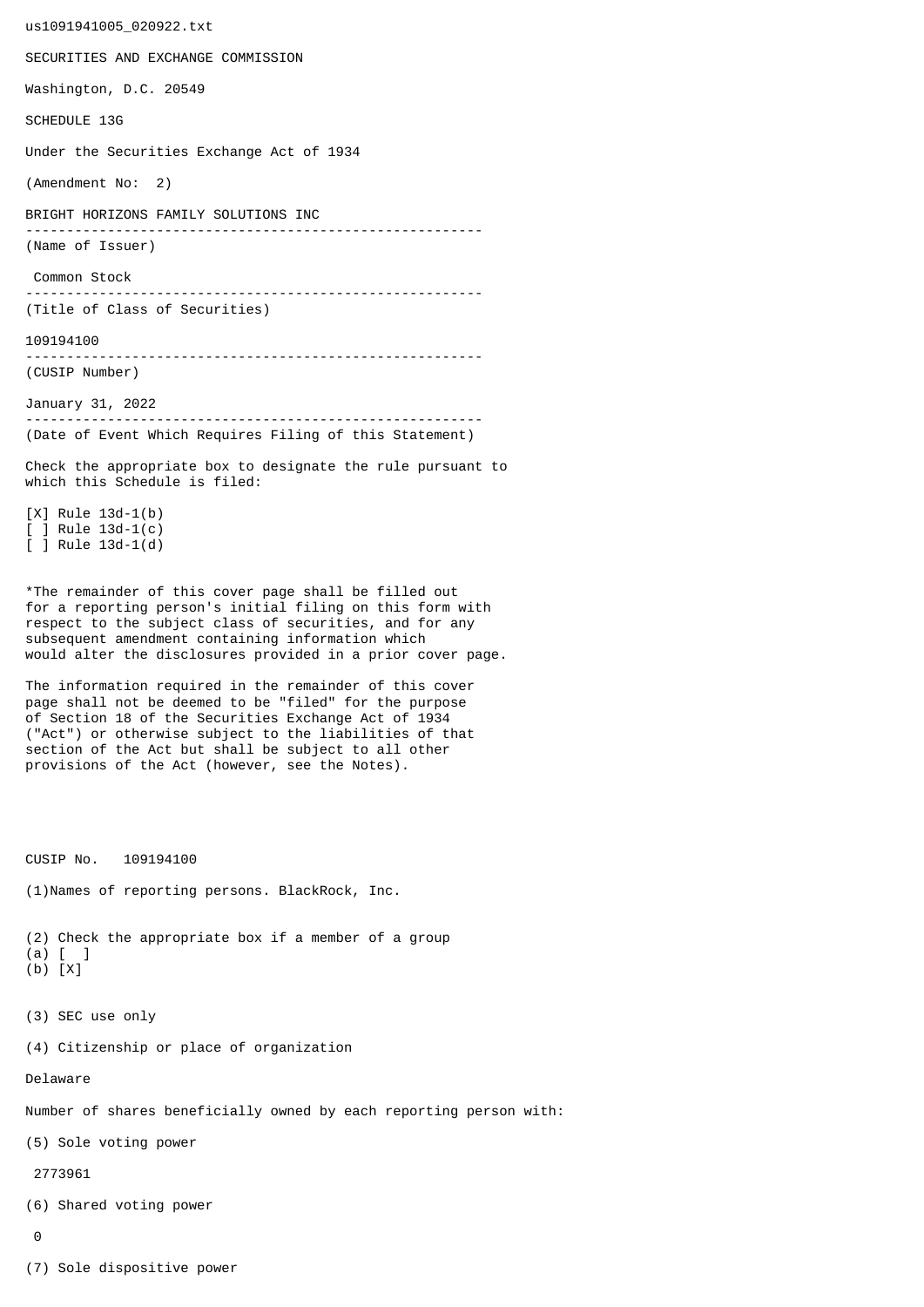```
 2951540
(8) Shared dispositive power
 \boldsymbol{\Theta}(9) Aggregate amount beneficially owned by each reporting person
  2951540
(10) Check if the aggregate amount in Row (9) excludes certain shares
(11) Percent of class represented by amount in Row 9
 4.9%
(12) Type of reporting person
HC
Item 1.
Item 1(a) Name of issuer:
            -----------------------------------------------------------------------
BRIGHT HORIZONS FAMILY SOLUTIONS INC
Item 1(b) Address of issuer's principal executive offices:
 -----------------------------------------------------------------------
2 WELLS AVENUE
NEWTON MA 02459
Item 2.
2(a) Name of person filing:
               ----------------------------------------------------------------------
BlackRock, Inc.
2(b) Address or principal business office or, if none, residence:
 -----------------------------------------------------------------------
BlackRock, Inc.
55 East 52nd Street
New York, NY 10055
2(c) Citizenship:
                             --------------------------------------------------------------------
 See Item 4 of Cover Page
2(d) Title of class of securities:
                                        -------------------------------------------------------------------
 Common Stock
2(e) CUSIP No.:
See Cover Page
Item 3.
If this statement is filed pursuant to Rules 13d-1(b), or 13d-2(b) or (c),
check whether the person filing is a:
```
[ ] Broker or dealer registered under Section 15 of the Act;

[ ] Investment company registered under Section 8 of the

] Insurance company as defined in Section  $3(a)(19)$  of the Act;

[ ] An investment adviser in accordance with Rule  $13d-1(b)(1)(ii)(E)$ ;

[ ] Bank as defined in Section 3(a)(6) of the Act;

Investment Company Act of 1940;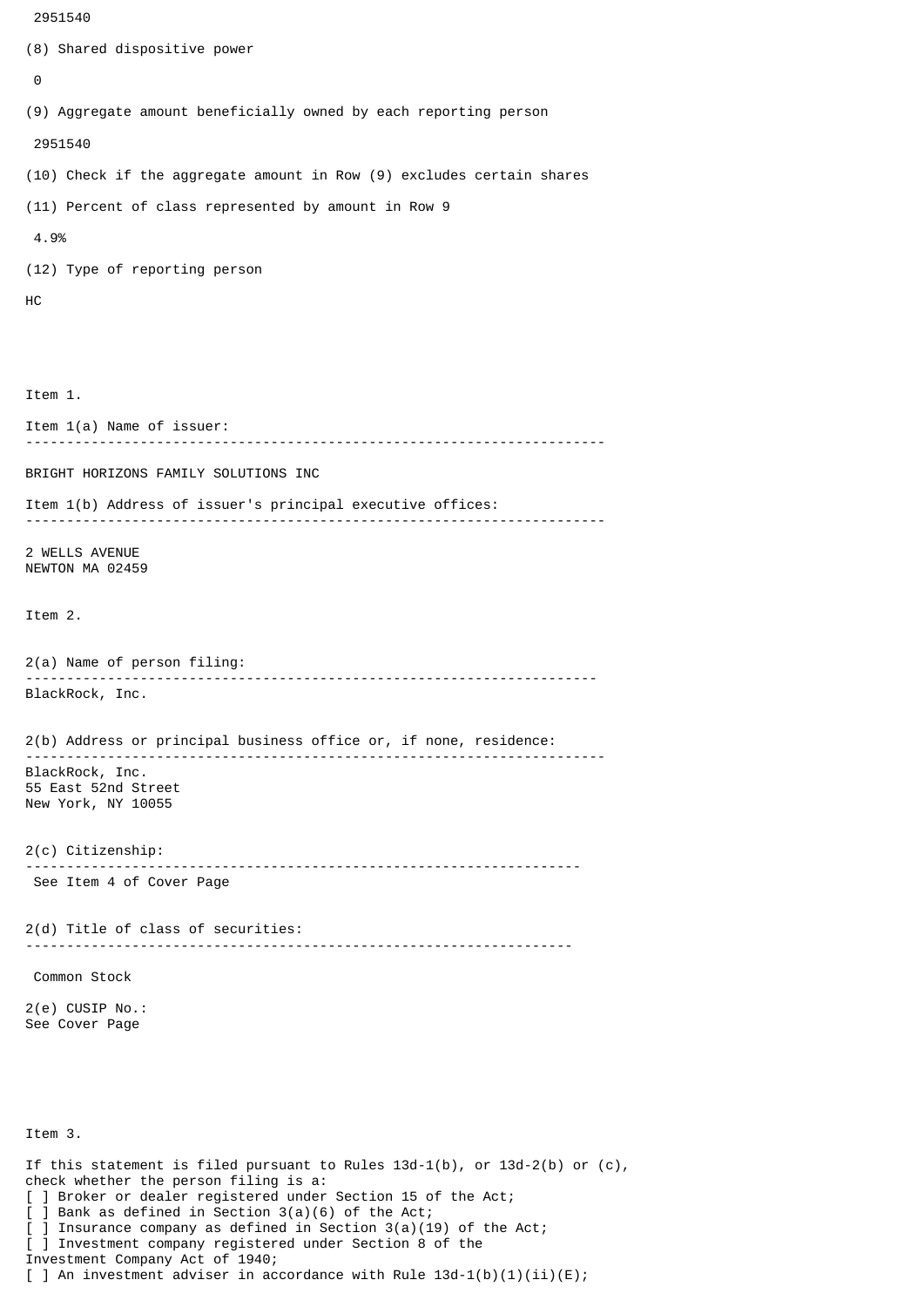[ ] An employee benefit plan or endowment fund in accordance with Rule  $13d-1(b)(1)(ii)(F);$ [X] A parent holding company or control person in accordance with Rule  $13d-1(b)(1)(ii)(G);$ [ ] A savings associations as defined in Section 3(b) of the Federal Deposit Insurance Act (12 U.S.C. 1813); [ ] A church plan that is excluded from the definition of an investment company under section  $3(c)(14)$  of the Investment Company Act of 1940; [ ] A non-U.S. institution in accordance with Rule  $240.13d-1(b)(1)(ii)(J);$  $\lceil$  ] Group, in accordance with Rule 240.13d-1(b)(1)(ii)(K). If filing as a non-U.S. institution in accordance with Rule  $240.13d-1(b)(1)(ii)(J)$ , please specify the type of institution: Item 4. Ownership Provide the following information regarding the aggregate number and percentage of the class of securities of the issuer identified in Item 1. Amount beneficially owned: 2951540 Percent of class 4.9% Number of shares as to which such person has: Sole power to vote or to direct the vote 2773961 Shared power to vote or to direct the vote  $\Theta$ Sole power to dispose or to direct the disposition of 2951540 Shared power to dispose or to direct the disposition of 0 Item 5.

Ownership of 5 Percent or Less of a Class. If this statement is being filed to report the fact that as of the date hereof the reporting person has ceased to be the beneficial owner of more than 5 percent of the class of securities, check the following [ X ].

Item 6. Ownership of More than 5 Percent on Behalf of Another Person

[ N/A ]

Item 7. Identification and Classification of the Subsidiary Which Acquired the Security Being Reported on by the Parent Holding Company or Control Person.

See Exhibit A

Item 8. Identification and Classification of Members of the Group

If a group has filed this schedule pursuant to Rule  $13d-1(b)(ii)(J)$ ,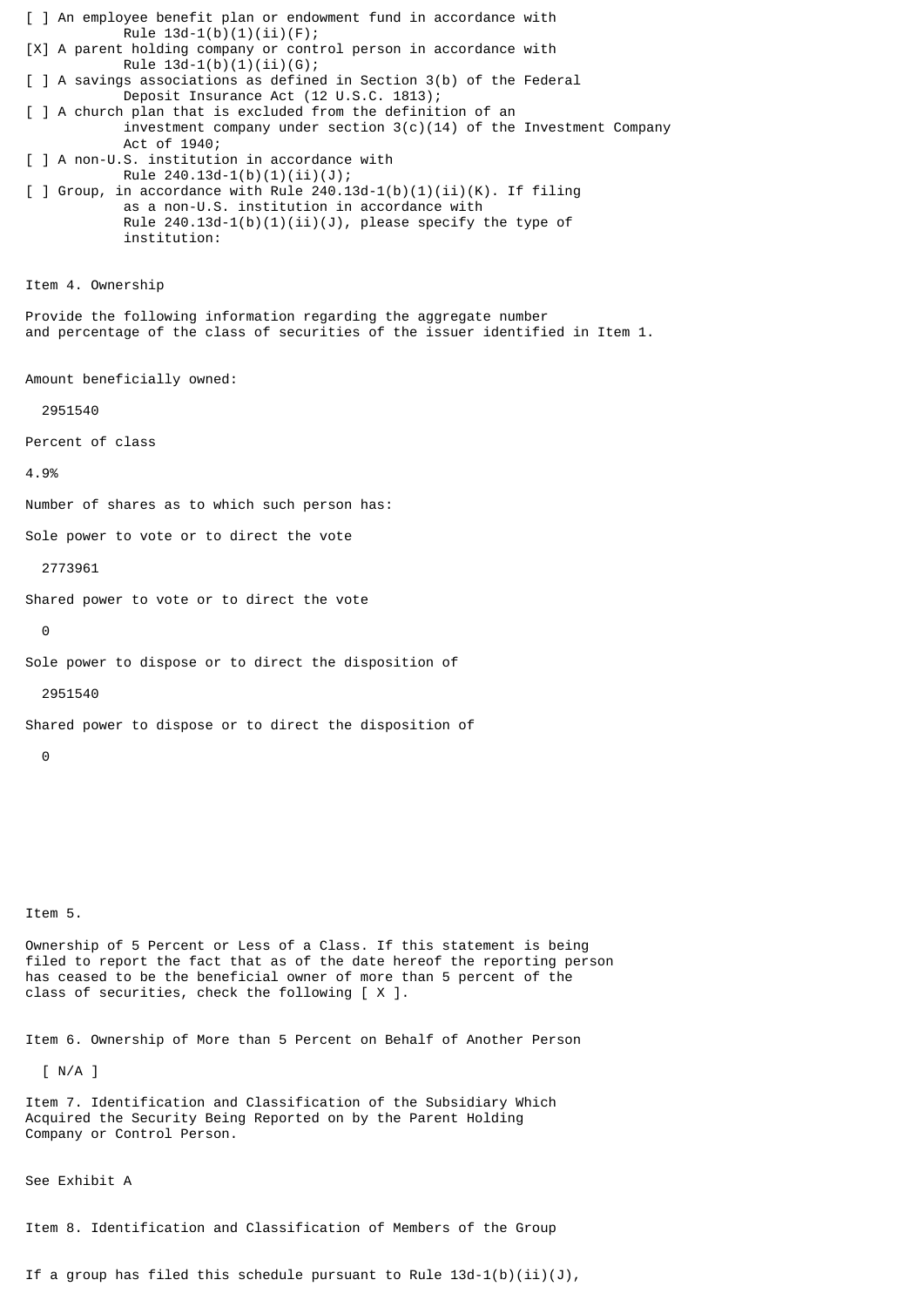so indicate under Item  $3(j)$  and attach an exhibit stating the identity and Item 3 classification of each member of the group. If a group has filed this schedule pursuant to Rule 13d-1(c) or Rule 13d-1(d), attach an exhibit stating the identity of each member of the group.

Item 9. Notice of Dissolution of Group

Notice of dissolution of a group may be furnished as an exhibit stating the date of the dissolution and that all further filings with respect to transactions in the security reported on will be filed, if required, by members of the group, in their individual capacity.

See Item 5.

Item 10. Certifications By signing below I certify that, to the best of my knowledge and belief, the securities referred to above were acquired and are held in the ordinary course of business and were not acquired and are not held for the purpose of or with the effect of changing or influencing the control of the issuer of the securities and were not acquired and are not held in connection with or as a participant in any transaction having that purpose or effect.

Signature.

After reasonable inquiry and to the best of my knowledge and belief, I certify that the information set forth in this statement is true, complete and correct.

Dated: February 9, 2022 BlackRock, Inc.

Signature: Spencer Fleming

-------------------------------------------

Name/Title Attorney-In-Fact

The original statement shall be signed by each person on whose behalf the statement is filed or his authorized representative. If the statement is signed on behalf of a person by his authorized representative other than an executive officer or general partner of the filing person, evidence of the representative's authority to sign on behalf of such person shall be filed with the statement, provided, however, that a power of attorney for this purpose which is already on file with the Commission may be incorporated by reference. The name and any title of each person who signs the statement shall be typed or printed beneath his signature.

Attention: Intentional misstatements or omissions of fact constitute Federal criminal violations (see 18 U.S.C. 1001).

Exhibit A

Subsidiary

 BlackRock Life Limited BlackRock Advisors, LLC Aperio Group, LLC BlackRock (Netherlands) B.V. BlackRock Institutional Trust Company, National Association BlackRock Asset Management Ireland Limited BlackRock Financial Management, Inc. BlackRock Japan Co., Ltd. BlackRock Asset Management Schweiz AG BlackRock Investment Management, LLC BlackRock Investment Management (UK) Limited BlackRock Asset Management Canada Limited BlackRock Investment Management (Australia) Limited